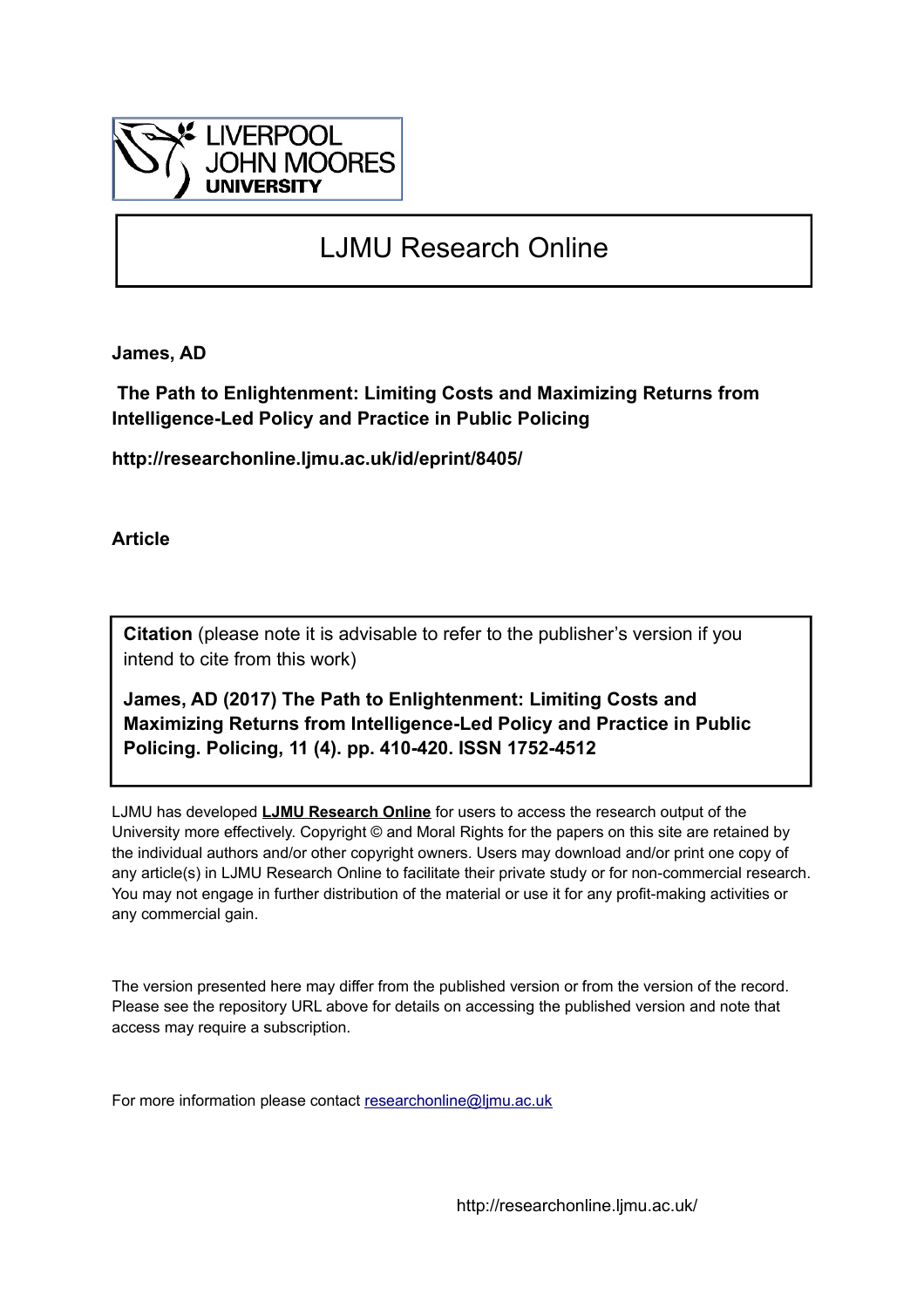## **The path to enlightenment: limiting costs and maximizing returns from intelligence-led policy and practice in public policing**

#### **Abstract**

Intelligence-led policing's (ILP) promise to reform policing has attracted many to its cause. Based on empirical research, this paper challenges the validity of some of its claims and explains the ways that ILP may most fruitfully be employed. The research found that the success or failure of ILP depends on people and not on the ILP technologies, organizational structures, or processes that routinely receive attention. ILP may make perfect business sense in principle but human factors will always mitigate its prospects. Justifiably, ILP is the preferred strategy for combating organized crime or 'professional' criminals; the cost of investigations and intrusions into privacy can more readily be warranted. In the policing mainstream, an acceptable return on investment in those same methods is unlikely because the professional skills and specialist resources required to service them are in such short supply. Moreover, in liberal democracies their use is much more difficult to justify in social worlds that, properly, lie largely beyond the institutions' control.

#### **Introduction**

The label 'ILP' is attached to a variety of strategies used by law enforcement agencies across the globe. As one of a range of innovative approaches meant to transform public policing in the information age, the brand represents optimism, positivity and dynamism; a smarter form of policing that provides staff with renewed drive and direction and that demonstrates to staff, stakeholders, and communities - the institution's capacity and willingness to fuse technology, data, and evidence of 'what works?' to transform moribund practice.<sup>i</sup> In England and Wales, ILP's advocates promise more rational and scientific solutions to society's ills; approaches that no longer have to rely on that mix of knowledge, experience, and faith usually referred to as 'professional judgement'; in reality, a term as mutable and elastic as 'affordable housing' or 'fair taxation'.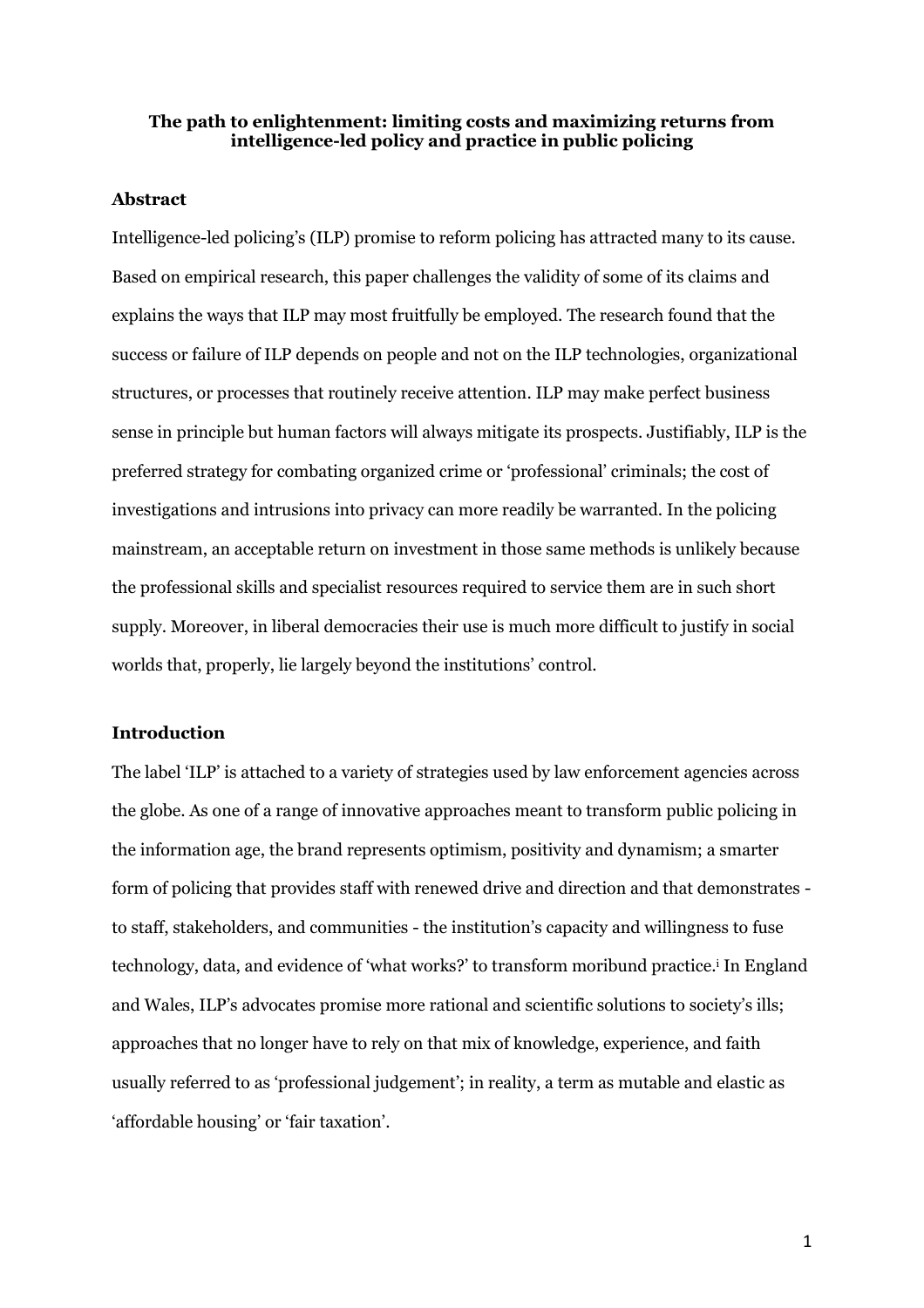A compelling case can be made for strategies that emerge from rigorous and transparent processes of collection, validation, and selection so that policing's scarce resources are used in what, intelligence suggests, are likely to be the most productive and responsive ways. There is little evidence of that for ILP in the scholarly literature and certainly none to be found in the NIM narrative (see James 2012 and 2013). It is argued here that the acts of creative compliance associated with NIM implementation, that essentially created the fiction that ILP could and would revolutionise public policing, impeded understanding of its real value in the context of organised crime. Arguably, it also undermined the credibility of the service elite; with significant consequences for the institution.

# **Methodology**

The aim of the study was to understand better the situations and circumstances in which those proactive policing methods that have come to be labelled as ILP, may most fruitfully be employed. The data collected to achieve that aim consisted of official reports, scholarly research and empirical data collected by the author in a study of the NIM (2005-12; *N=147*); from primary data collected during research into investigative practice in England and Wales (2012-14; *N=201*); and from research into the UK intelligence milieu (2013-15; *N=113).ii* In each case data were collected through surveys and semi-structured interviews with practitioners and others directly connected to the investigative and intelligence milieus. The NVivo narrative analysis software (which is rapidly becoming the sector standard for qualitative research) was utilised to make sense of the data. The research sample was drawn exclusively from social and organisational settings in England and Wales. Therefore, the findings tend to be more relevant to those settings. Arguably, they also may be relevant in other contexts.

The research does not, by any accepted definition, represent a longitudinal study but its results have been shaped by the author's continuous observation of the policing and police intelligence milieus for more than 14 years. Whilst, individuals largely have not been tracked in these studies, the roles they fill have. Those roles expanded and contracted as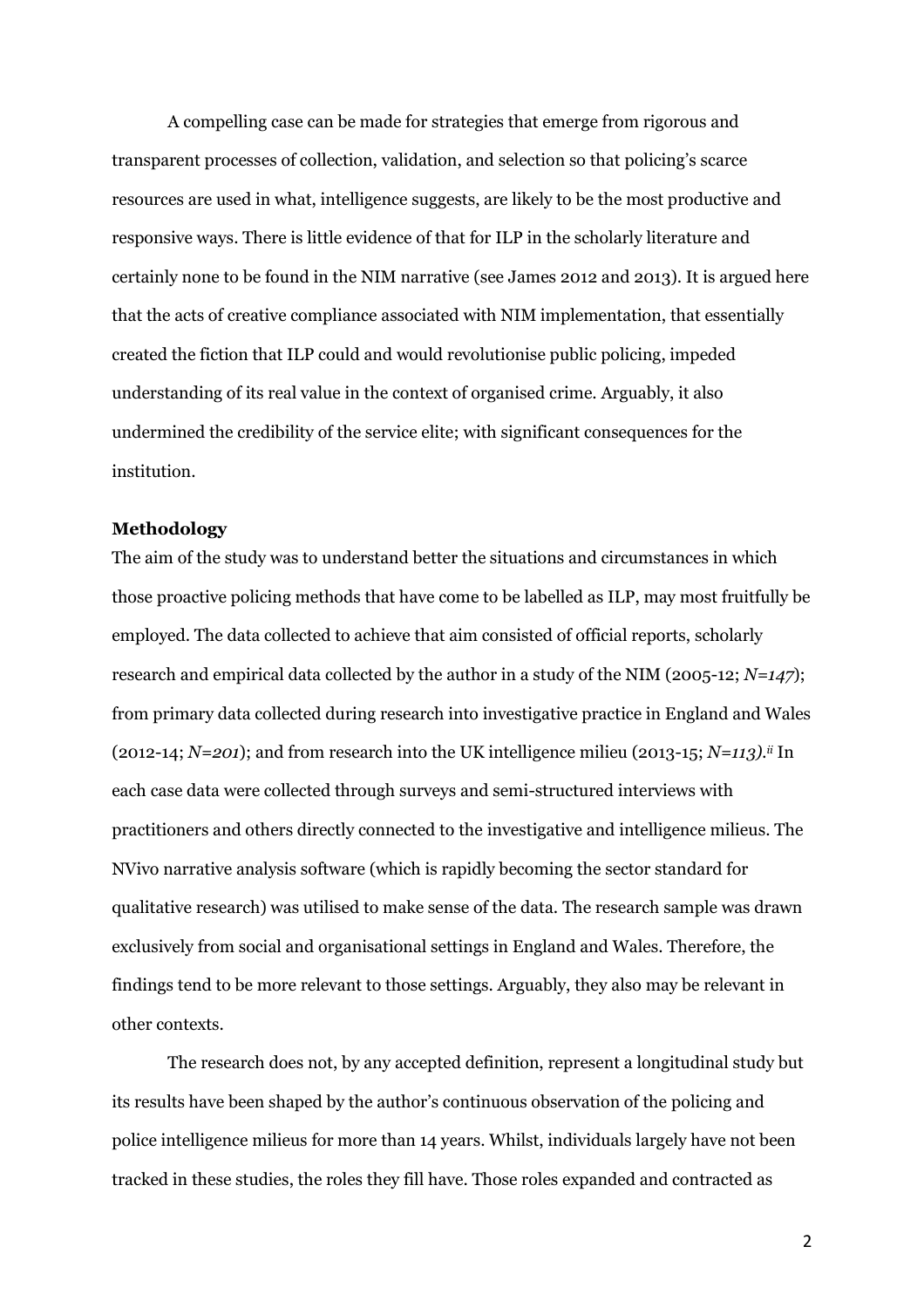police intelligence practice first grew and then, in this age of austerity for the public services, shrank. That has allowed for comparison of the data collected in each of the studies upon which this paper relies and for inferences to be drawn about the effectiveness and efficacy of that practice over time. No research participant is referred to directly in this paper save Officer A, at one time a senior officer in the Kent force, whose request not to be identified by name has been respected.

# **Background**

Debates about the duties and responsibilities of the public police are unlikely ever to be settled; policing is a highly political and heavily politicised endeavour that polarises opinion; consensus sometimes is found but usually it is a fragile phenomenon that quickly can be undermined and lost. Something that most people can agree on is that policing should be founded on good information and sound reasoning whether it attracts the sobriquet 'intelligence-led' or not. This paper argues against the extension of ILP into the policing mainstream. The author acknowledges that in that sense he very much is swimming against the flow. Largely, ILP has been seen as 'a good thing' and therefore above serious criticism; or at least that is how it seems. Robert Reiner, one of the foremost authorities on the development of public policing in Britain, observed whimsically that even if ILP is not the panacea that some have suggested, it is infinitely preferable to stupidity-led policing (Reiner, 2012). Few would disagree.

Policing has always been so much more complex than simply preventing or detecting crime; most police work does not involve crime or criminals at all. Rather, the police deliver a range of services that no-one else is prepared or equipped to deliver or that involve 'something that ought not to be happening and about which someone had better do something now!' (Bittner, 1974 p.1). That is to say, the police often must react to events over which, at least initially, they have little control. For example, in this study, managers expressed the view that 80 to 90% of police business was beyond their control and was incapable of being managed (see James, 2012). That of course highlights the dominance of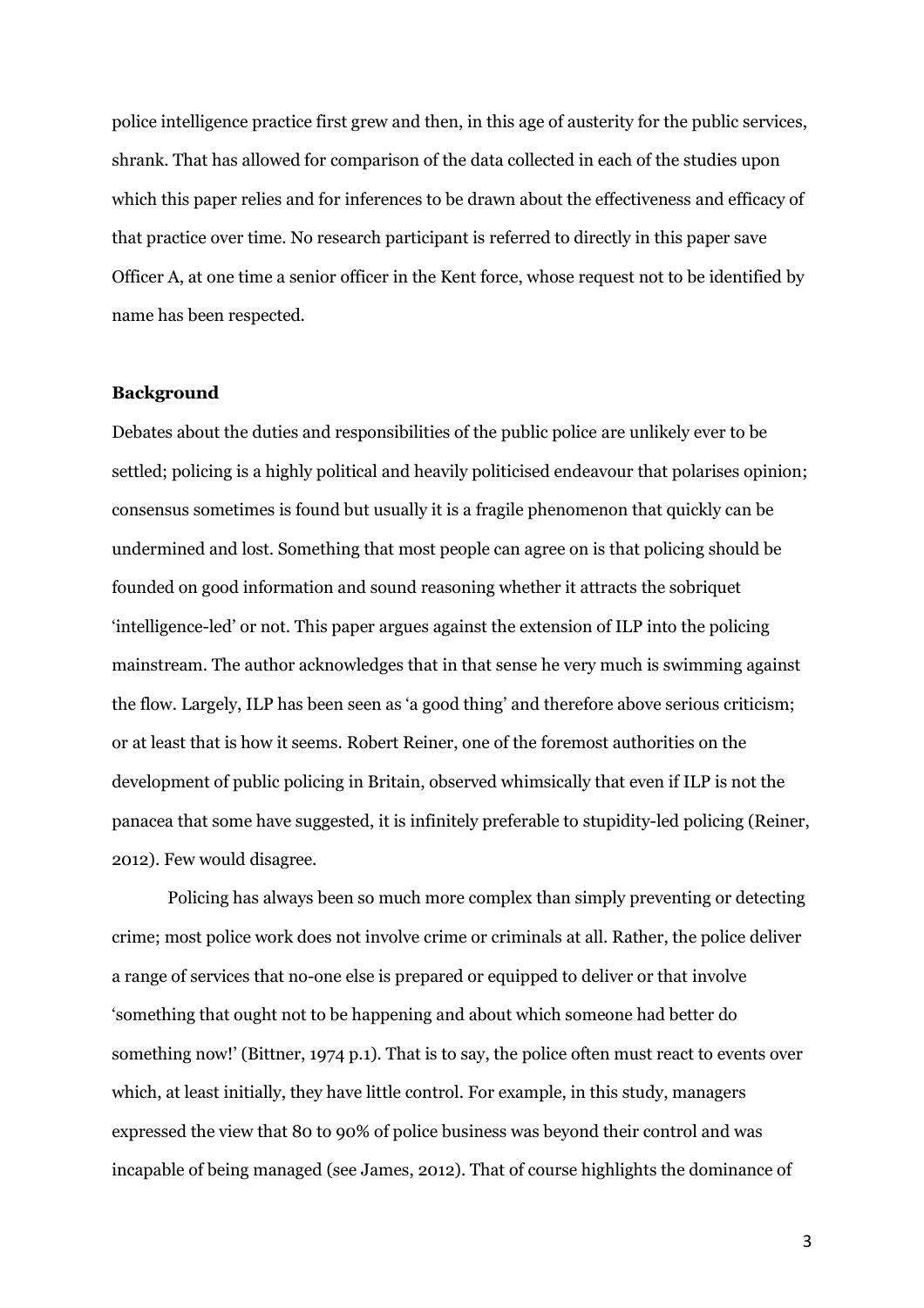the reactive paradigm in the mainstream, a feature of which is symbolism. Traditional policing represents series of highly symbolic acts by the state and its agents in attempts to impose order on the complexity, often bordering on chaos, that characterises democratic societies in the information age

That same study also demonstrated the innate conservatism of the police elite. In 2002, the police service of England and Wales introduced the *National Intelligence Model*  (NIM). Essentially, this was an attempt to fuse traditional intelligence work with business processes with the aim of achieving more with less (arguably, given the recent budget cuts that have driven police forces to cut what they consider to be ancillary services – that often has amounted to doing less with less). Despite the public claims for the model, conservatism allied to executive indifference, and significant shortcomings in NIM and in its implementation limited meaningful acceptance of it to the intelligence milieu.

Plans to extend ILP into the mainstream via NIM foundered because the organisational energy behind them, never matched the rhetoric. That was a deliberate act (perhaps more accurately, a deliberate omission). Shifts in the traditional relationship between the people and the police epitomised by statements attributed to the founder of modern policing (such as: 'the police are the people: the people are the police" – Peel cited in Reith, 1956 p.140) carry huge risks. Few managers were willing to endanger that relationship because they saw that the reforms required to operationalize ILP, threatened organisational: norms; identities; cultures; and values. Moreover, they were bound to test staffs', stakeholders' and communities' normative expectations of the service.

# **Policing paradigms**

Essentially, in standard practice, there are just two policing paradigms; 'reactive' and 'proactive' but there are several variations on those themes including: community policing; problem-oriented policing; problem solving; and so on (see for example Audit Commission, 1993; Tilley, 2003; 2008). The reactive paradigm represents the traditional 'fire brigade' style of policing that prioritises post-hoc investigations and a rapid response to reports of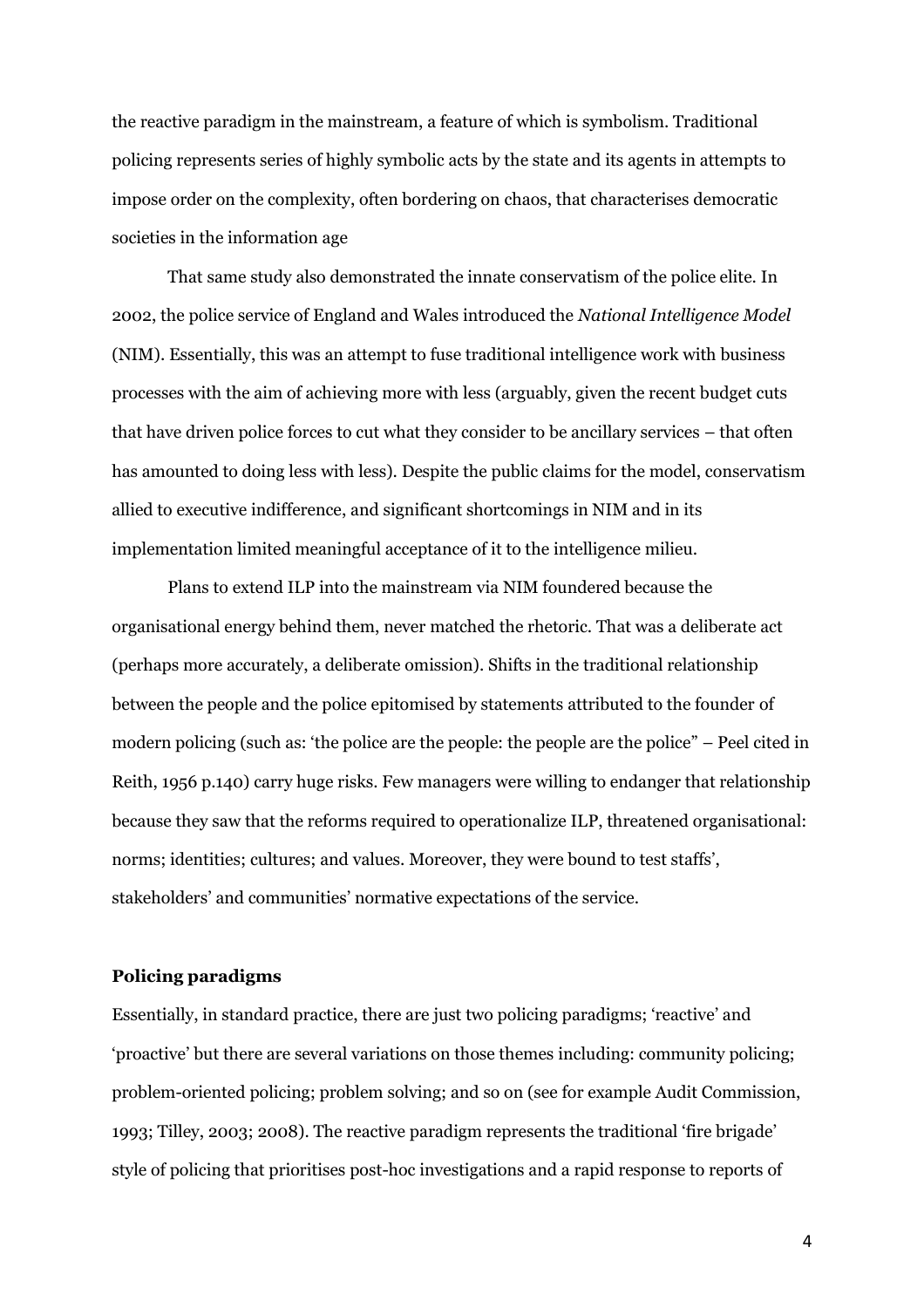crime. It is a staple of crime fiction almost everywhere (often through the media of film and television) and therefore commonly represents what the populous understands as policing.

Proactive strategies have been used in Britain and around the world for many years. However, they usually are employed in addition to, rather than as a replacement for, traditional reactive approaches and then only at the margins of policing activity (see James, 2011 and Reiner, 2010). They are rarely significant factors in situations that demand immediate action, or in the kinds of tasks that usually are grouped under the heading of 'service delivery', which together make up such a large proportion of police activity. Arguably, in the UK, the reasons for this go back to the origins of the public police at the beginning of the 19<sup>th</sup> Century.

Fear of the contagion of revolution elsewhere in the world shaped Britain's new police. Its sponsors and leaders recognised that public acceptance of the institution had to be negotiated carefully. Therefore, at least publicly, police 'spying' was precluded and the role of the institution as preventer, rather than detector, of crime emphasised as a means of securing public consent for the new arrangements. That does not mean that the police did not conduct spying missions; just that for many years – almost until the end of the 20th Century in fact – they were rather adept at concealing this fact until legislation in the form of the Human Rights Act 1998 and the Regulation of Investigatory Powers Act 2000, laid bare their covert strategies.

Also, relevant in this context, is the concept of 'high' and 'low' policing (Brodeur, 1983). Initially applied solely to political policing and characterised as policing that aimed to control 'by storing intelligence ... [gathered from] any domain that may further the implementation of state policies' and the 'processing of information, from which future events can be foreseen and, if need be, averted' (Brodeur, 1983 pp.513 and 518) the term is now used much more loosely and encompasses a great deal of police proactivity. Usually it is interpreted as encompassing long-term investigations by specialist detective units that make use of informers, surveillance and the like. Brodeur's conception of low policing as the disparate acts of criminal investigators carrying out their routine duties largely has stood the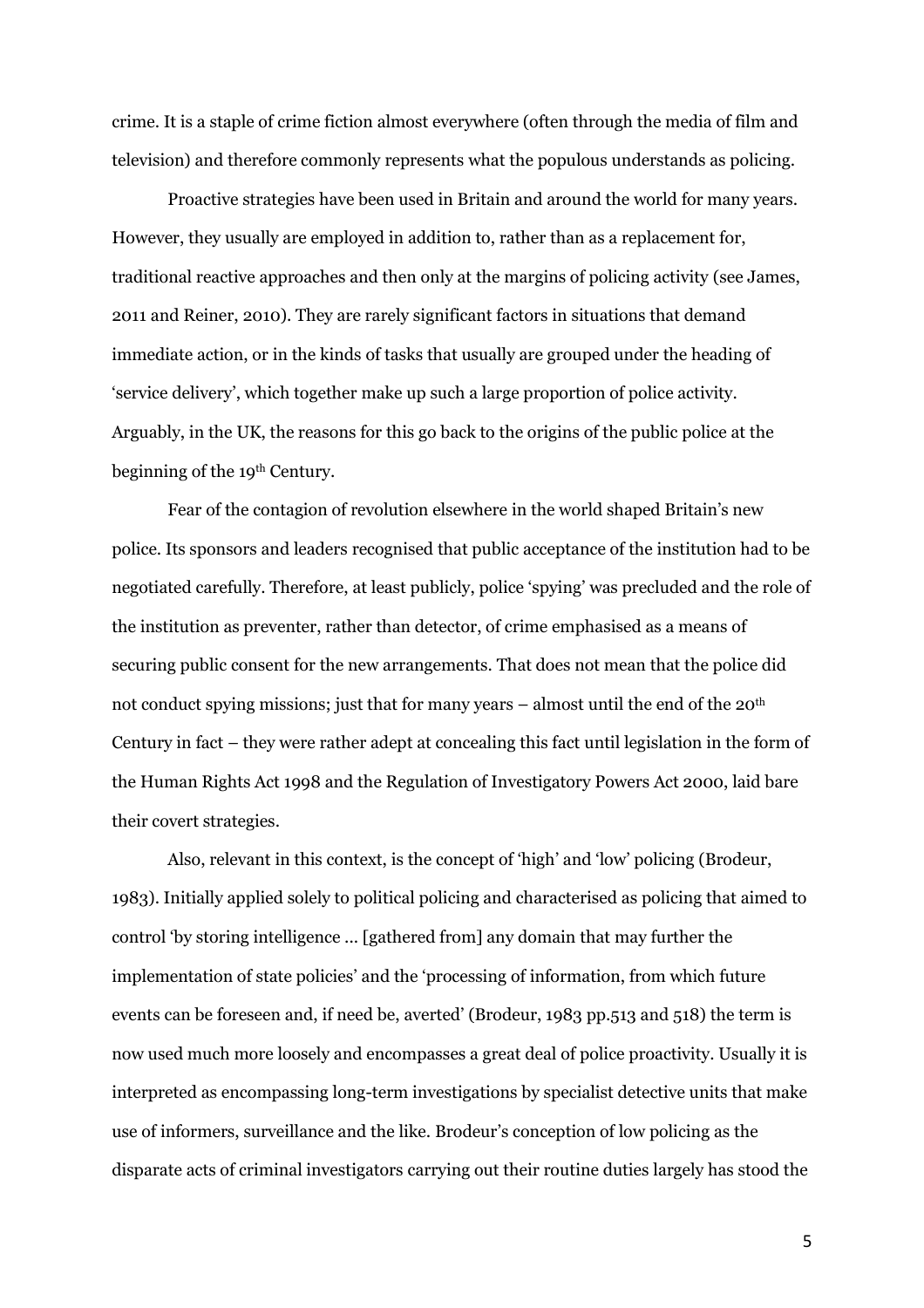test of time but in the last 30 years the kind of intelligence work that traditionally was a feature of high policing has come to be much more a factor in the mainstream. Largely, that is because managers have looked to capitalise on their successes in the higher policing arena.

#### **Claims for ILP**

The true meaning of the term ILP has never really been settled. In Britain, it has been applied to a variety of crime-fighting processes that depend upon the efforts of analysts and other intelligence specialists, engaged *inter alia* in crime mapping, crime pattern analysis, and social network analysis, to target groups, individuals, and public space using covert methods; with their arrest, or some other intervention to prevent further offending, the intended outcome. ILP sometimes has been confused with evidence-based policing (EBP). While they share some characteristics, EBP is not a policing model in its own right but a way in which 'researchers attempt to determine "what works best" for police forces… particularly in terms of the "crime-fighting" function of the police' (Brunger *et al*, 2015).

Commonly, the development of ILP has been linked to concerns about organised crime, the search for best evidence, and the discrediting of confessions as evidence. Initially, ILP attracted a great deal of scholarly interest - see for example: Tilley, 2003, Maguire and John, 2004; and Innes *et al*, 2005. Scholars broadly were positive but also were equivocal about its future prospects for ILP; arguing that it was too early in the strategy's life, to assess its real impact on policing or on communities. Simply, the scholarly consensus was that ILP was promising and claims for it seemed reasonable but they were not yet proved. Kleiven's (2004) study only confirmed those concerns.

Arguably, policymakers and police professionals registered the positives but paid much less attention to the caveats that accompanied them. Certainly, there is little evidence that they were considered in any meaningful way. Enthusiasm for ILP has grown; unchecked and largely unchallenged (see for example: OSCE, 2016; and UNODC, 2006). ILP has been lauded as 'scientific'; in common parlance, a method of inquiry is said to be scientific if it is based on empirical data. In this context, that data is in a form that can be managed,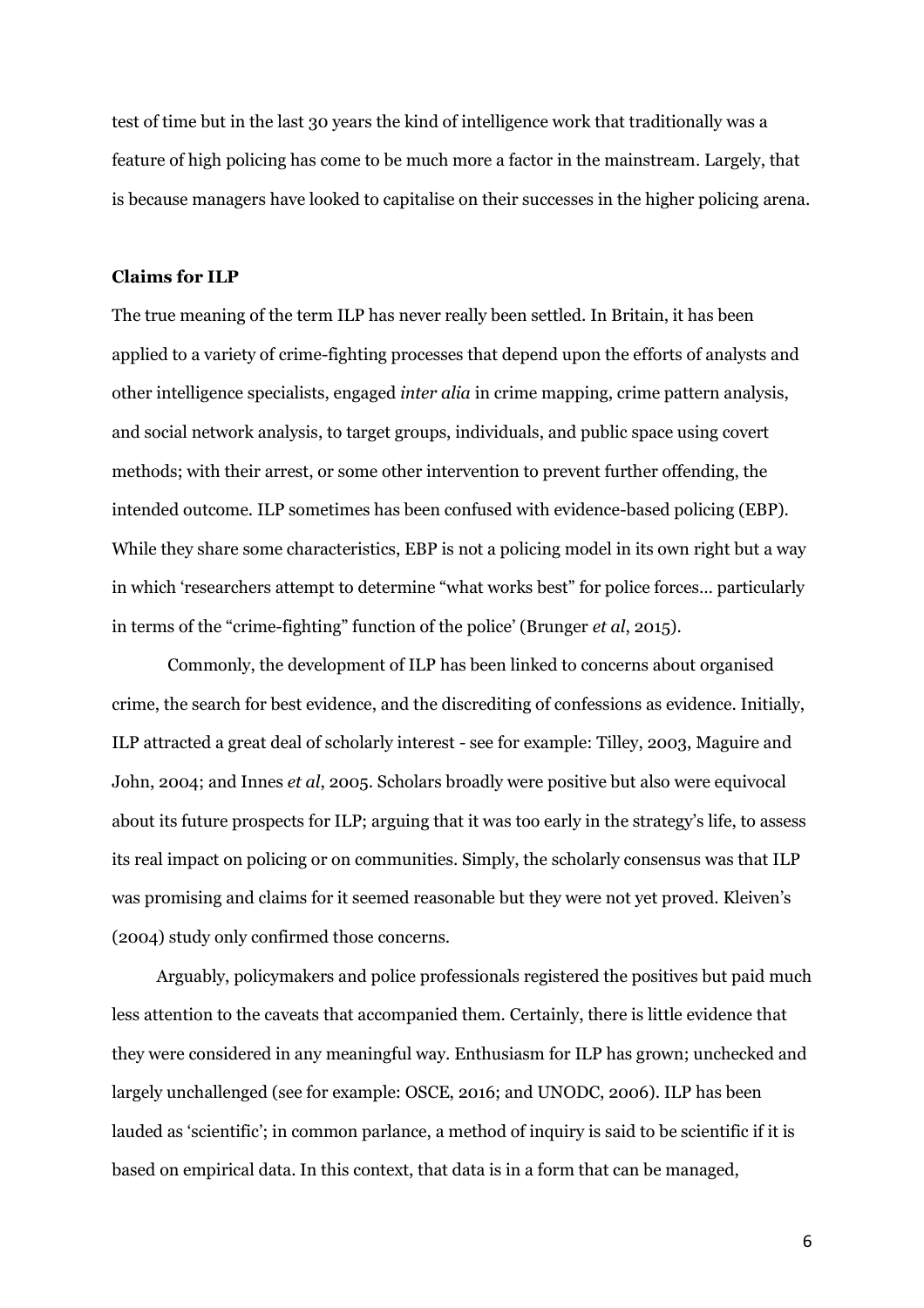measured and used to provide evidence of what does and does not work and of course the crime mapping and other techniques applied in the ILP paradigm allowed the police to link and analyze data to identify crime hotspots, criminal markets and the like. It is claimed that the scientific method necessarily supports rational, targeted and cost-effective decisionmaking (Sweeten, 2016), which may well be a valid claim in an ideal world but no world is ideal. Policing's complexities and contradictions are only compounded by the fact that almost all of its actions are mediated by political and organisational factors including occupational cultures. That applies just as much to ILP as any other policing strategy.

# **Hidden costs**

The research showed that the costs of ILP are less well understood but they may be considerable. Beyond the generic factors referred to earlier, the heavy emphases on data and direction, demand significant investment in information technology, skilled staff, and myriad processes needed to support the operation of systems, which include an intelligencefocused secretariat whose work is underpinned by the principles of the intelligence cycle and whose job it is to ensure that operational plans are lawful and otherwise accord with human rights principles. In other words, that the police's responsibilities under the Human Rights Act, 1998 and the Regulation of Investigatory Powers Act, 2000 are fulfilled.

One of the most significant operational costs is incurred in developing a cohort of officers, to be held in reserve, capable of dealing effectively with the intelligence that is collected. Readers will be well aware that in the real world police resources are scarce; there are not troops of officers standing by around the world, waiting to respond to the next lead supplied by their intelligence departments. Ordinarily, staff are fully employed. Therefore, that 'spare' capacity has to be created by stripping away resources from other departments, making tough choices on the basis of subjective analyses of need. Choices that always have the potential to generate tension between police managers and their local stakeholders and to stimulate conflict in their communities. Moreover, staff rarely welcome change; resistance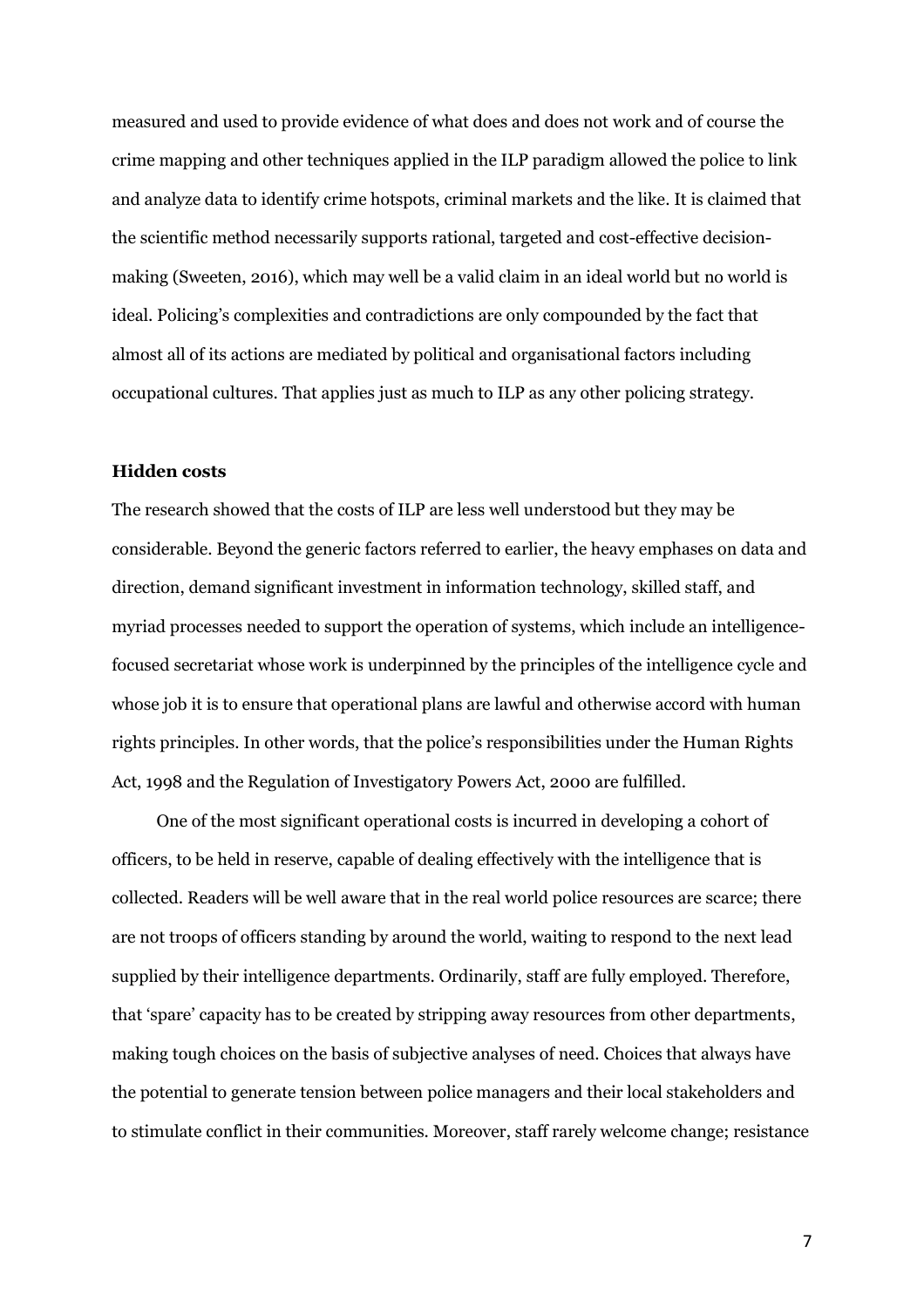(often covert in nature) is the norm. Unsurprisingly, few managers have been willing to tread that path.

In Britain, the experiment that seems to have been truest to the ILP ideal was the Kent Policing Model (KPM). Wholly committed to the cause and driven on by a charismatic and powerful leader, the Kent force seemed to embrace ILP with a passion. Intelligence practice was prioritised, patrols were redeployed so that they were available during periods and in places that intelligence analysis had determined had the greatest policing needs and novel policing methods were embraced. This policing nirvana was short lived.

Many communities and local stakeholders complained that their needs were being neglected; the complaints reached such a volume that one of the force's senior officers attended more than 300 community and local council meetings to keep the plan on track (Officer A, personal communication with the author, May 2010). Despite the officer's efforts, the force was obliged to return patrols to town centres and the like, even though there was no intelligence to support those redeployments. Readers may feel it noteworthy that despite the rhetoric around the success of the KPM, it was never subjected to independent scrutiny (James, 2013; Amey *et al*, 1996). It has now faded into history to be replaced, in the words of Kent's Police and Crime Commissioner, by a more traditional 'locally-focused service' (Barnes, 2016 p.2).

#### **The limits of ILP**

That managers often have shied away from making decisions about resource allocation that may privilege one section of the community over another, destabilize the organisation, or explode the myth that the police institution is not just a 'can do' but a 'can always do' kind of operation should not surprise anyone. The image of the public police as the primary agency of social control, standing ready to defend the state and its citizens whenever needed, remains highly symbolic even if, in the information age, some are a little less convinced by that depiction than once they were.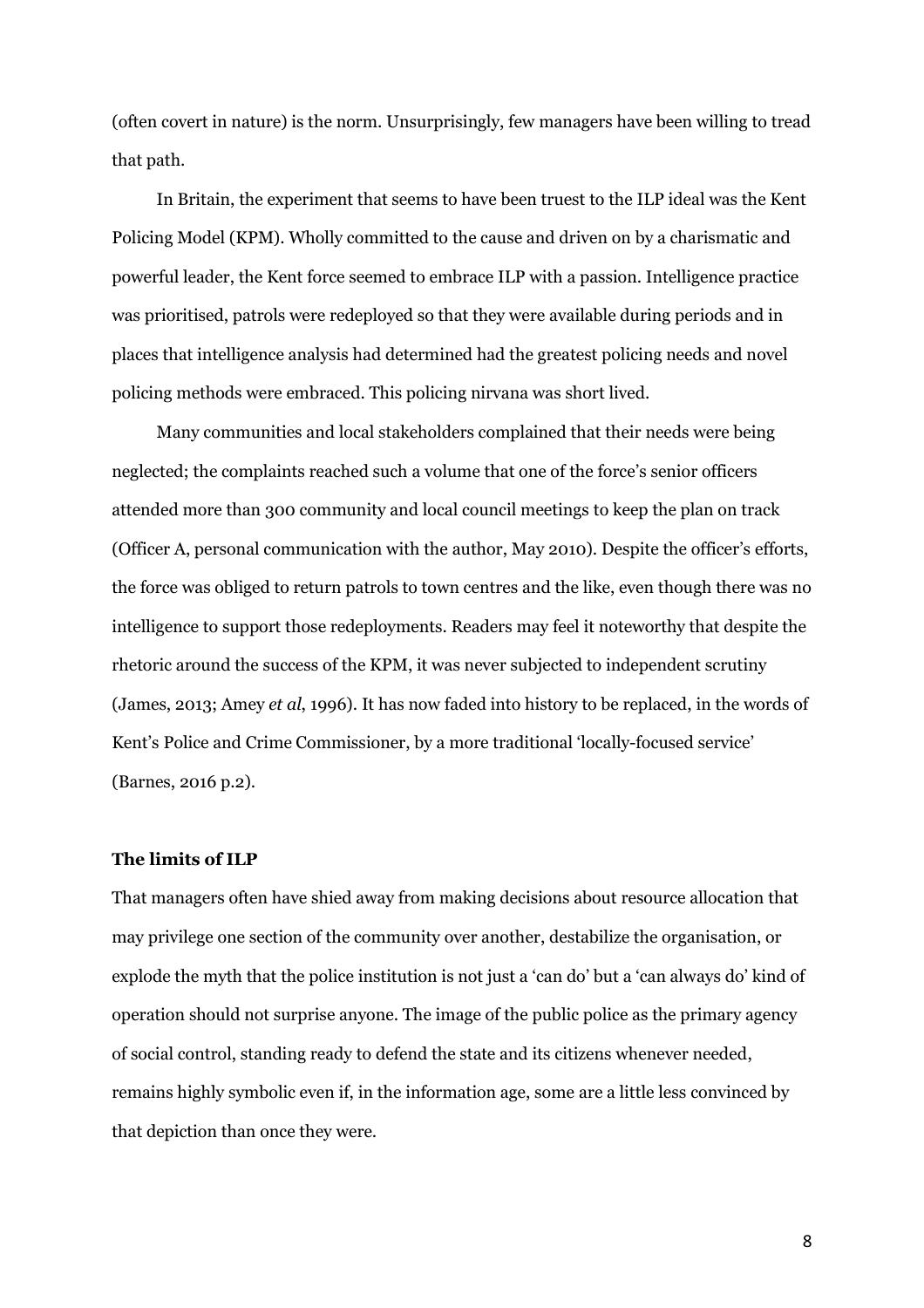All policing decisions carry political risks. Most managers operate in virtual goldfish bowls; their actions, behaviours, and pronouncements questioned at almost every turn (see for example; Caless, 2011). Arguably, if they can mitigate some of those risks and deflect a portion of the criticism that comes their way, they will. That would be only human. Though an undesirable consequence of such action is the phenomenon of creative compliance where managers invest enough intellectual capital and generate enough organisational activity to give the impression that tough decisions are being taken and substantial changes being made when in fact nothing very meaningful is happening at all. That certainly was a significant feature of the story of the UK's NIM (James, 2012).

Formal rules (such as the NIM's statutory code) are merely presentational; justifying conduct but not affecting practice in meaningful ways. Reiner (2010) describes that kind of behaviour as interactionist. In that context, making sense of policing subcultures is the key to understanding practice. Arguably, compliance for its own sake represents the worst of both worlds. It may, in some small way, buttress the police's image but it also results in the dissipation of public money and other scarce resources with little tangible effect. Certainly, few of the ILP strategies that have come to be cited as evidence of best (or at least better) practice, and therefore worthy of imitation, have been subjected to meaningful independent scrutiny beyond that carried out into the NIM (see for example: James, 2013 and 2012; Collier, 2006; and Kleiven, 2004).

When ILP is, or is perceived to have been, applied inappropriately, it may threaten the very legitimacy of public policing. One has only to consider the consequences of the ILP operation that led to the police shooting of Mark Duggan in North London in 2013 to understand the fragility of the social contract that underpins policing. Whereas traditional reactive policing largely relies upon members of the public deciding when a situation has become so intolerable that it demands an intervention, proactive approaches prioritise 'agendas set by the police' (Maguire, 2008 p.437). The fundamental difference between the two paradigms is that in the former it is the public's and not the police's definition of order that usually takes precedence. In contrast, proactive policing often entails the imposition of a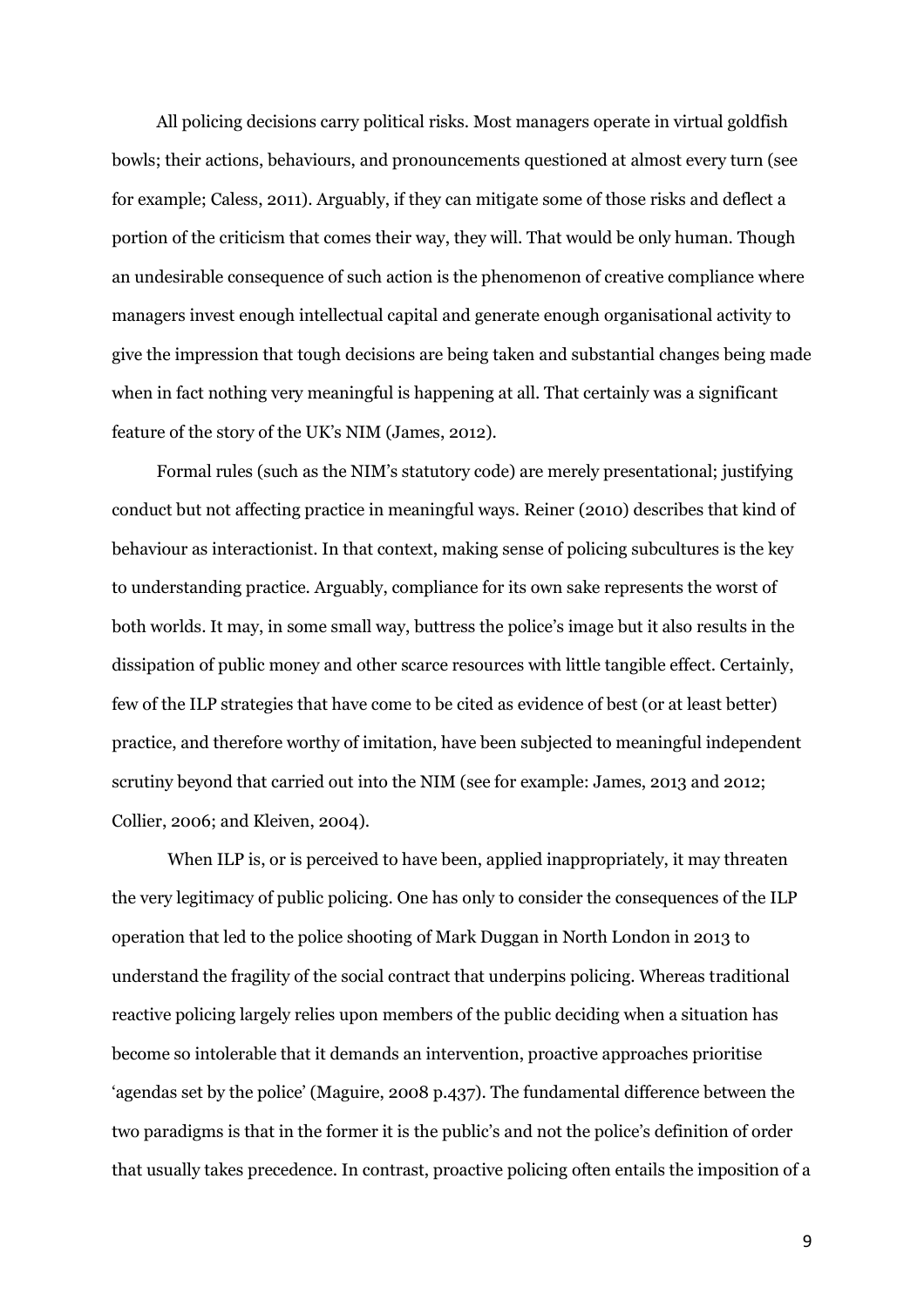police conception of order and the arbitrary reconstruction of the social world (Waddington, 1993).

Philosophical issues like these may not be of the greatest concern to action-oriented practitioners but there are, equally valid, instrumental factors that should be of concern. The development of an ILP paradigm in the mainstream can have a meaningful and measurable impact only if it is accompanied by substantial organisational change (Flood and Gaspar, 2003). Despite the police's best efforts to do more with less (which arguably has sometimes amounted to doing less with less – see for example Whitehead, 2011 on the subject of case screening and Merrill, 2015 on police non-attendance at crime scenes), the need for that kind of reform has proved a significant obstacle to the implementation of ILP. Change on such a scale invariably threatens the established order, the culture and identity of the organisation and the norms, values and morale of its staff; largely it has been disdained. That has meant that the service has been unable to create the operational reserves – working hand-in-glove with intelligence staffs – that a meaningful commitment to ILP demands.

These kinds of contradictions were evident in the NIM narrative (see James, 2013 and 2012). The consequences were a bifurcated approach to policing problems with intelligence units creating performance-related data rather than influencing the deployments of the operational teams whose activities remained largely reactive in nature. Even though the police understood the intelligence picture more clearly, their ability to influence it in significant ways was no greater than it was before the NIM was introduced.

ILP demands a range of skills and abilities that are not routinely found in the mainstream. Most of the activities encapsulated by the term involve intrusion into the lives of citizens. Such intrusions are legitimate only when they are proportionate, lawful, and accountable, and can be shown to be necessary for a policing purpose. These are simple terms, nevertheless they carry a powerful message about the human rights of citizens and their relationships with the state and in the modern era that has been reflected in the legislative and regulatory arrangements that have provided the, previously lacking, legal certainty around these kinds of policing activities. iii Assessing the validity of a plan to intrude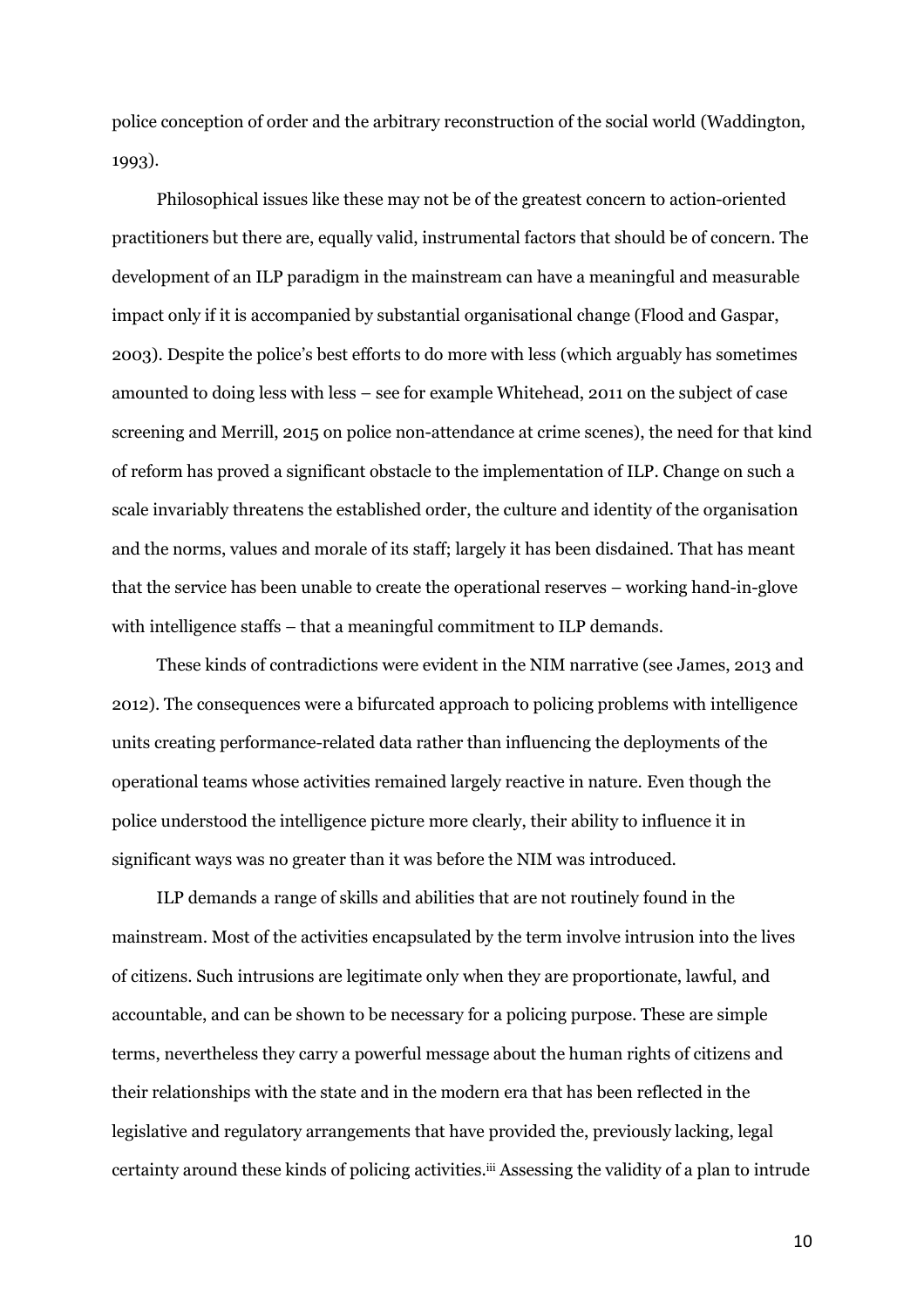into, for example, an individual's private space demands expertise in law, professional skill and emotional intelligence. Making the case for such an intrusion requires the investigation of existential as well as legal and practical matters. The expertise required for this work is found largely in specialist units.

Those staffs use that expertise to create for themselves the networks of national and international contacts that they need to obtain in timely and efficient ways the information they require. Policymakers may wish fervently for practitioners to embrace the kinds of transparent institutional arrangements for intelligence sharing that, for example, the Interpol and Europol databases aim to provide but long experience has shown that in this context the wish is rarely father to the thought (see for example, Safjański, 2013). This kind of behaviour cuts across a number of the intelligence pathologies reported by Sheptycki (2004) and others (see also for example; Stanier, 2012). In it, there are elements of institutional friction, the information silo effect and the tensions between different occupational subcultures (all highlighted by Sheptycki). Seemingly, no matter how much organisational energy is committed to those endeavours, the norm is that professionals use trusted contacts, rather than official channels, to gather or share information whenever that option exists (see for example, Occhipinti, 2015). A proper analysis of that behaviour, arguably worthy of the pathology label in its own right, is beyond this paper but this is yet another example of the significance of human factors in policing practice.

In Britain, staff in the mainstream rarely can match the knowledge and experience of their specialist colleagues and they are unlikely to have anything like as comprehensive a network of national and international contacts. As the author's study into intelligence practice revealed (James, 2016), staff in local policing units receive only rudimentary training and must rely heavily on internally generated guidance documents (currently in the form of Authorized Professional Practice – see CoP, 2016). Nevertheless, they must make the same kinds of decisions as their more experienced and better trained colleagues. That places a heavy responsibility on those routinely asked to make judgements about the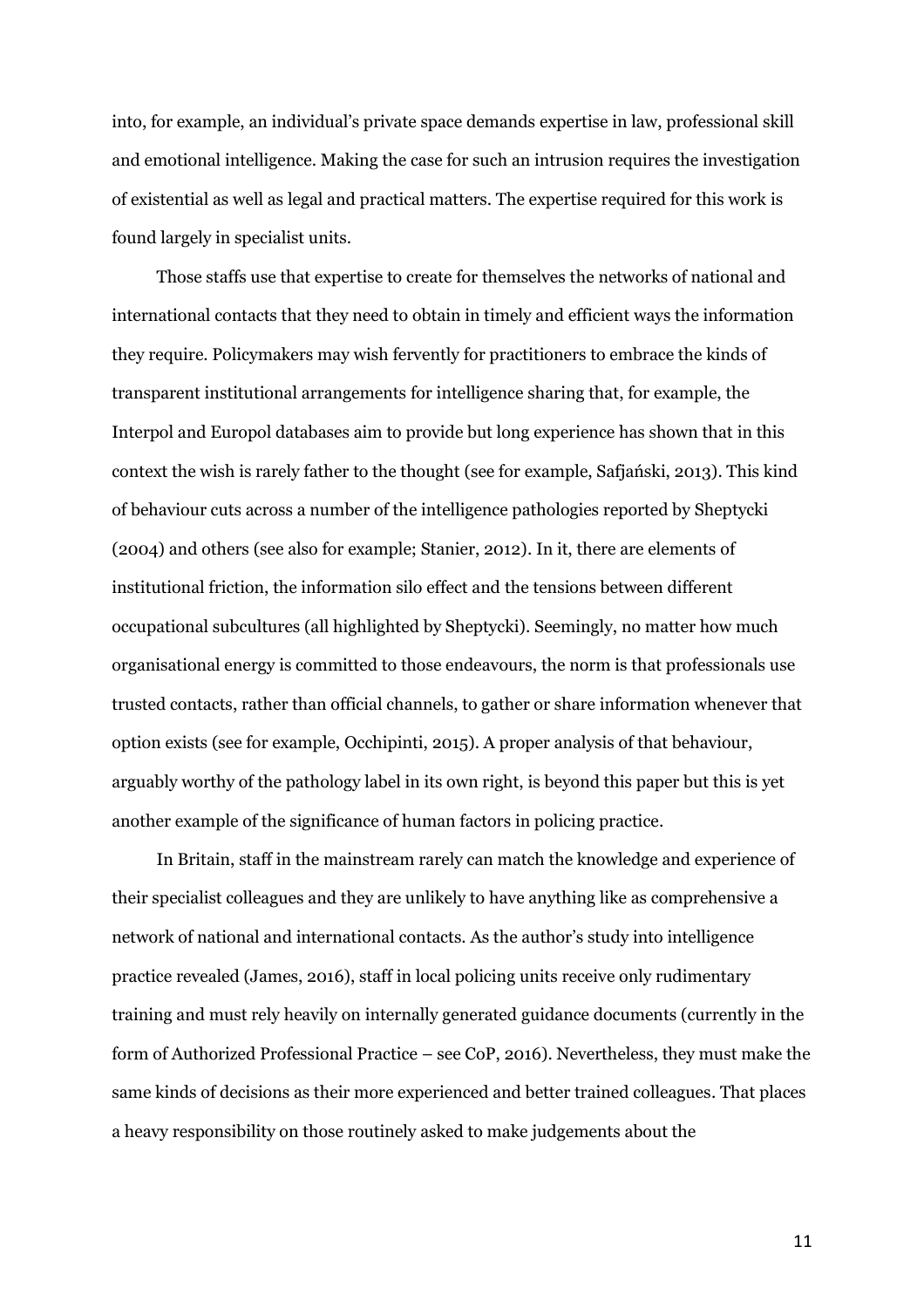proportionality, legality, and necessity of actions that may hazard the finances and reputation of the institution and that have the potential to undermine prosecutions.

That is not to deny the positive and beneficial effects that ILP may have at the margins of policing. Most police services seem to understand that, applied appropriately, ILP is invaluable to the policing mission (see for example Hogan-Howe, 2012). Throughout the history of the public police, managers frequently have created specialist squads and departments to deal with different crime types (often linked to the activities of organised crime groups; such as human or drug trafficking) or with discrete policing problems (such as, environmental harm-inspired protests) (see Creedon, 2014). That has proved an effective strategy (if recently in Britain, a controversial one) that has 'worked' for at least 130 years.

#### **The limits of policing**

For many years, the policing institution was effective at lobbying its political masters (Savage, 2007). It continues to pride itself on being a pragmatic task-focused organisation but despite its rhetoric, its powers now are much more limited than once they were (see Winsor, 2012). Nonetheless, despite managers' oft-repeated wish to stand outside of politics, all policing is political. To many outside the policing 'bubble', ostensibly utilitarian acts commonly amount to efforts to preserve the *status quo*; invariably, police action privileges the rights of the powerful (and often, propertied) over those of the powerless. That should not be interpreted as a criticism of the police institution or the people who represent it. Rather, it is a recognition of their historic and traditional roles in liberal democratic societies and an acknowledgement of the limits of their influence over their political masters; and their power over those they police.

Any number of police managers and public policymakers have shown themselves willing to be held as hostages to fortune, launching initiative after initiative with optimistic messages emphasising the police's crime-fighting capabilities and the organisational and personal vigour with which they will be pursued. Taking visible and decisive action against offenders and being seen to take such action, has proved politically popular and, arguably,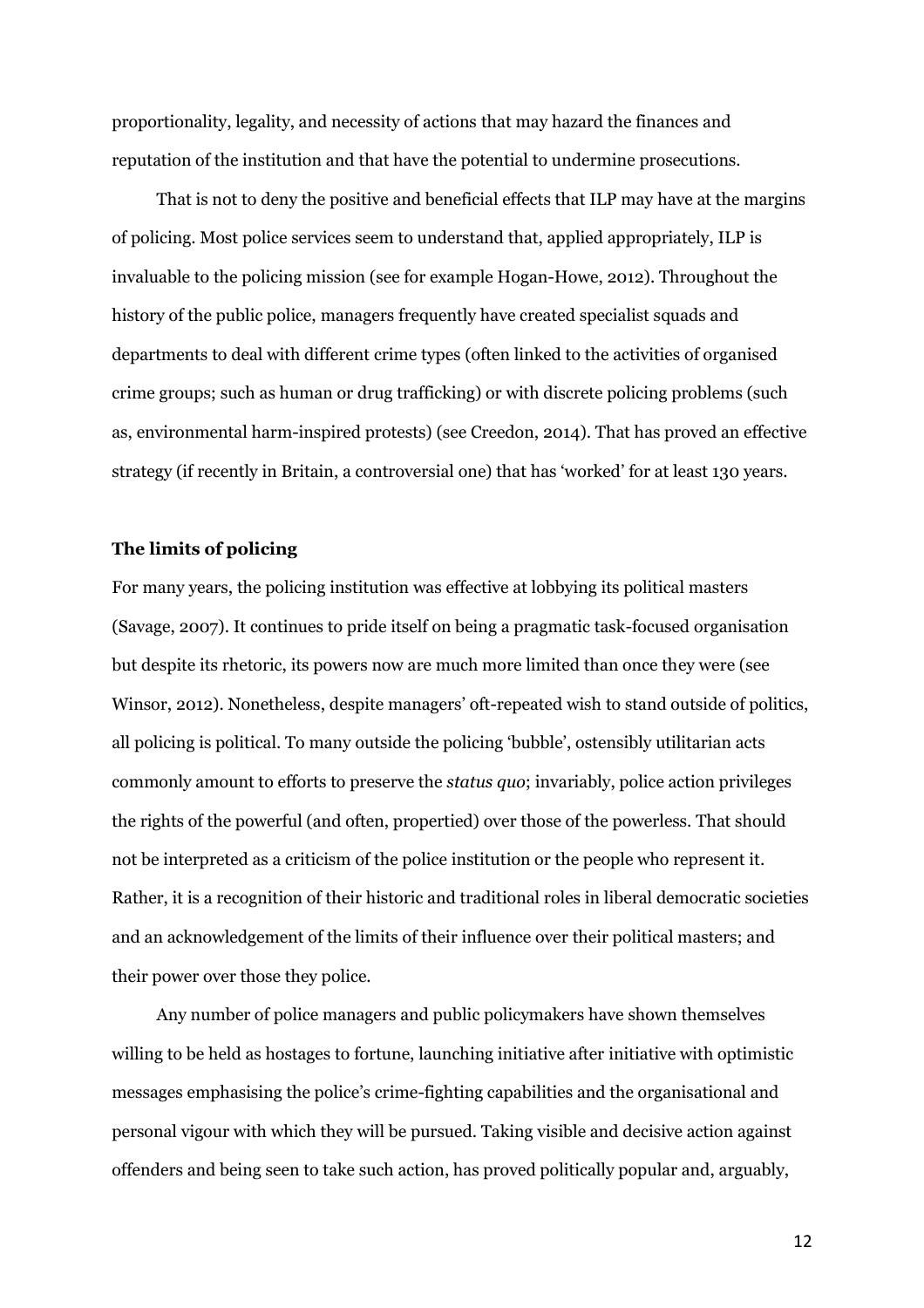has strengthened policing's claims for legitimacy. Invariably, these pronouncements have been received enthusiastically; not least within the ranks of the institution itself where 'thieftaking' and 'locking up the bad guys' are perceived to be central to the policing mission even if (as a proportion of the work) that is far from the truth.

Political safety valves can take many forms; reform is one. In the context of British policing, the putative introduction of ILP at the beginning of the 21st Century *inter alia* can be interpreted as an institutional response to successive Governments' attempts to reform what they saw, and what Government continues to see, as a costly, inefficient, and discriminatory body. ILP promised much; the ability to harness together the scientific advances in communications and information technology of the age, with novel, rational, targeted strategies to deliver cost-effective, efficient, and accountable policing. It found powerful supporters in Government and, for a time, it allowed the service to deflect criticism, which had been building for over 10 years, of its performance and values. However, it was only a question of time before it was recognised that rather than the meaningful, structural, reform Government expected, policing's enthusiasm for ILP represented no more than 'business as usual' – the standard organisationally and culturally-consistent response by the police elite to a perceived crisis.

Arguably, the impact on Britain's police service has been considerable. Even if its failure to deliver smarter, intelligence-led, policing is but one factor in the demise of police power, it is a significant one and its story provides an object lesson in the consequences of promising more than one reasonably can deliver. Policing has lost its 'special relationship' with Government; its elite members' group has been stripped of much of its authority and rebranded; the Police Federation, the staff association that represents the rank and file, finds itself under sustained attack from the Home Secretary who *inter alia* has stripped its senior officials of public funds and ended the practice of automatic enrolment into the Federation for sworn staff. Moreover, in this age of austerity for Britain's public sector, policing has borne the brunt of public sector budget cuts.iv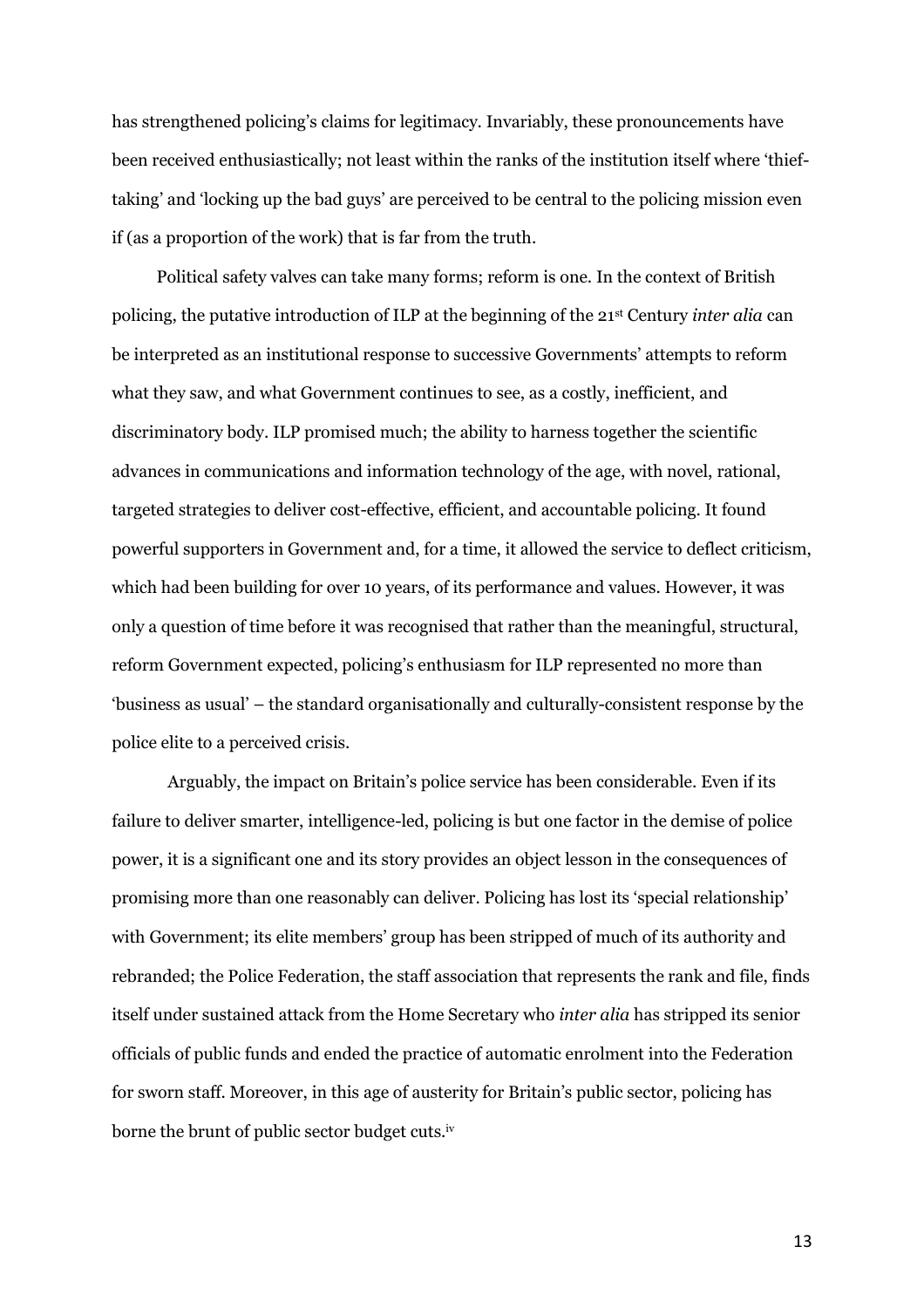Though it may still be an actor in structuring and shaping both political behaviour and public policy, the power of the institution to reshape the social world is, and from a libertarian perspective should be, finite. That is *inter alia* because of the disaggregated nature of modern societies and because so many aspects of human and organisational behaviour are beyond its control; for example, the institution has only the most limited influence on Government policy in relation to, education, housing, employment, or health, which in many cases are the drivers of the deviance that ultimately it may be called upon to address.

# **Conclusions**

Intelligence-led policing's (ILP) brand is strong. Its promise to help modernise and reform policing using a novel blend of processes, structures and the technologies of the age has attracted many to its cause. Data were collected through qualitative empirical research into ILP and detective work over a period of 14 years. Thematic analysis of that data using sector standard software found that regardless of how advanced those processes, structures and so on may have been or how much vigour was employed in their name; the success of any policing initiative can never be guaranteed.

A key finding was that success or failure depended not on the ILP technologies, organisational structures, or processes that routinely receive so much attention but on people. In this context, the people assigned to collect the intelligence and to carry out intelligence-directed tasks, and the stakeholders and other people in communities who were affected by, or otherwise had an interest in, those activities. Ultimately, the failure of ILP, or indeed any putatively innovative strategy, to revolutionise public policing should come as no surprise. Revolutions seldom are 'glorious'; v their outcomes usually are hugely difficult to predict. Moreover, few welcome changes that may threaten established norms, working practices, organisational stability, continuity, power and so on. Even fewer people have the support and the revolutionary zeal to contemplate what may be tumultuous change on such a scale. These phenomena are interconnected: some in obvious, others perhaps in more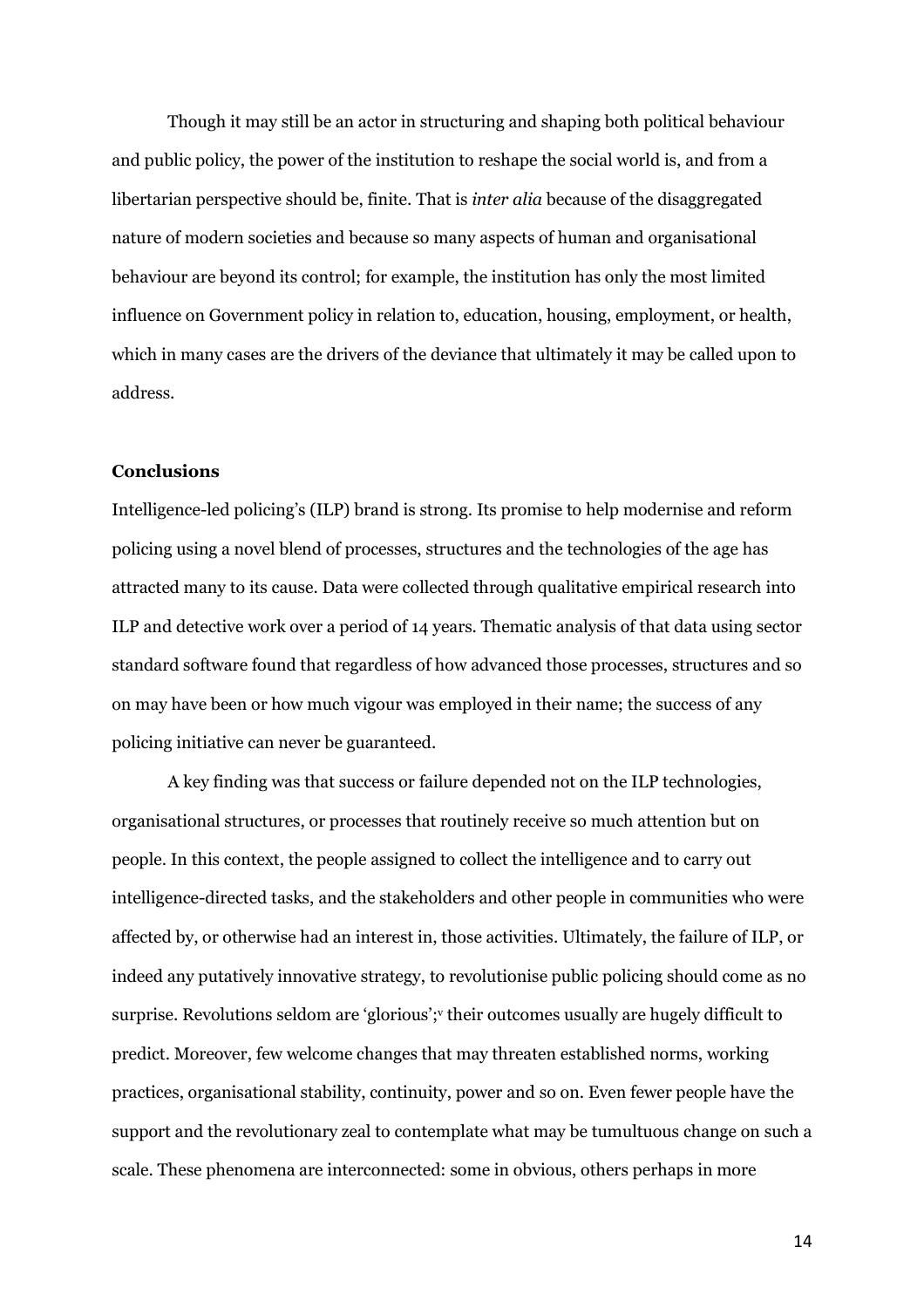nuanced ways but they add up to the reality that in liberal democracies, with their checks, balances and safety valves, revolutions are rare; that applies in the context of state institutions just as much as it does of nation states.

Policing is complex human activity; success cannot be measured by results alone. Sometimes, its multiple strands of policy, strategy, organisational behaviour and so on (a list that potentially continues almost *ad infinitum*) cannot be unpicked and the challenges of attributing cause to effect – in this context, strategies to outcomes - simply may be too great. That may be nigh on impossible when, as is often the case with ILP, the outcomes one seeks to isolate are linked to strategies used to prevent or disrupt criminal acts before they take place. The challenges of proving a negative are well understood. That has not dissuaded some policymakers from making claims for the success of this or that strategy to increasingly sceptical publics.<sup>vi</sup> Those claims sometimes seem to be based on faith or at least on the grounds that the 'absence of evidence [for their success] is not evidence of absence'.vii

Acceptable returns on investment in ILP are unlikely in mainstream policing where the knowledge, professional skills and specialist resources required for the work are in short supply and where the pressures on the police to carry out an almost infinite array of tasks with finite resources is so immense. If one of the foundations of modern policing; that the police are the people and the people are the police, is to be maintained then the responsibility for achieving those tasks must be shared between the two. Finding the right balance has proved to be no easy thing; it must constantly be renegotiated. That is unlikely to change, there are just too many variables in that relationship but surely its future health demands that the interests of communities should be to the fore and the public's definition of order given precedence in mainstream policing in the information age, through that variety of approaches that have come to be understood collectively as community policing.

Against this backdrop, it is easy to lose sight of ILP's strengths. When it is employed appropriately, they are considerable. Organised crime groups and those who plot to do harm to communities and/or the state, simply cannot be tackled effectively unless they are identified, understood, and targeted for sustained periods by highly knowledgeable and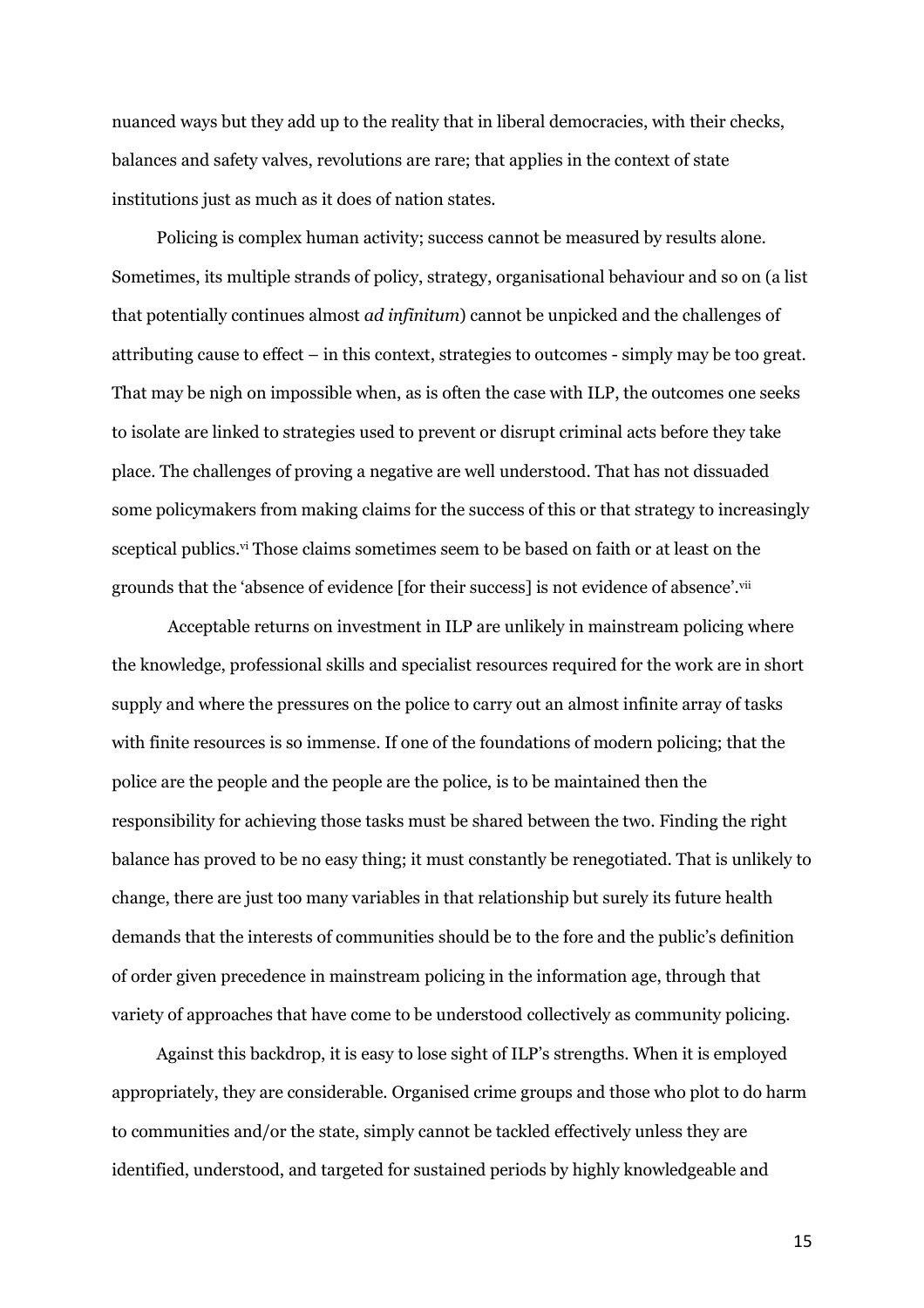skilled staff with access to specialist support and a combination of proven investigative tools and technologies and the networks that provide the means for effective collaboration and cooperation with law enforcement professionals elsewhere in the world. Largely this is how public policing has operated in liberal democratic societies for decades and there is scant evidence that ILP, or any other putatively new strategy can change that picture in meaningful ways.

Simply, it is in the higher policing context, characterised by that already long-running battle between serious and/or organized crime and law enforcement specialists, that the maximum return on investment in intelligence-led policy and practice will be achieved. That is where scarce resources should be directed rather than being dissipated in the mainstream where the risks – associated with legal process, the maintenance of the social contract, community cohesion, and human rights compliance – are far outweighed by the potential rewards. ILP's promises have proved a heady mix that policymakers and police managers have found difficult to resist but the cost of ILP; its demands on the finite resources of police organisations, and its – largely unacknowledged - threat to the legitimacy of the public police; means that without significant, structural, reform it must remain at the margins of policing. The view that ILP can revolutionise public policing is a chimera; and a costly one at that.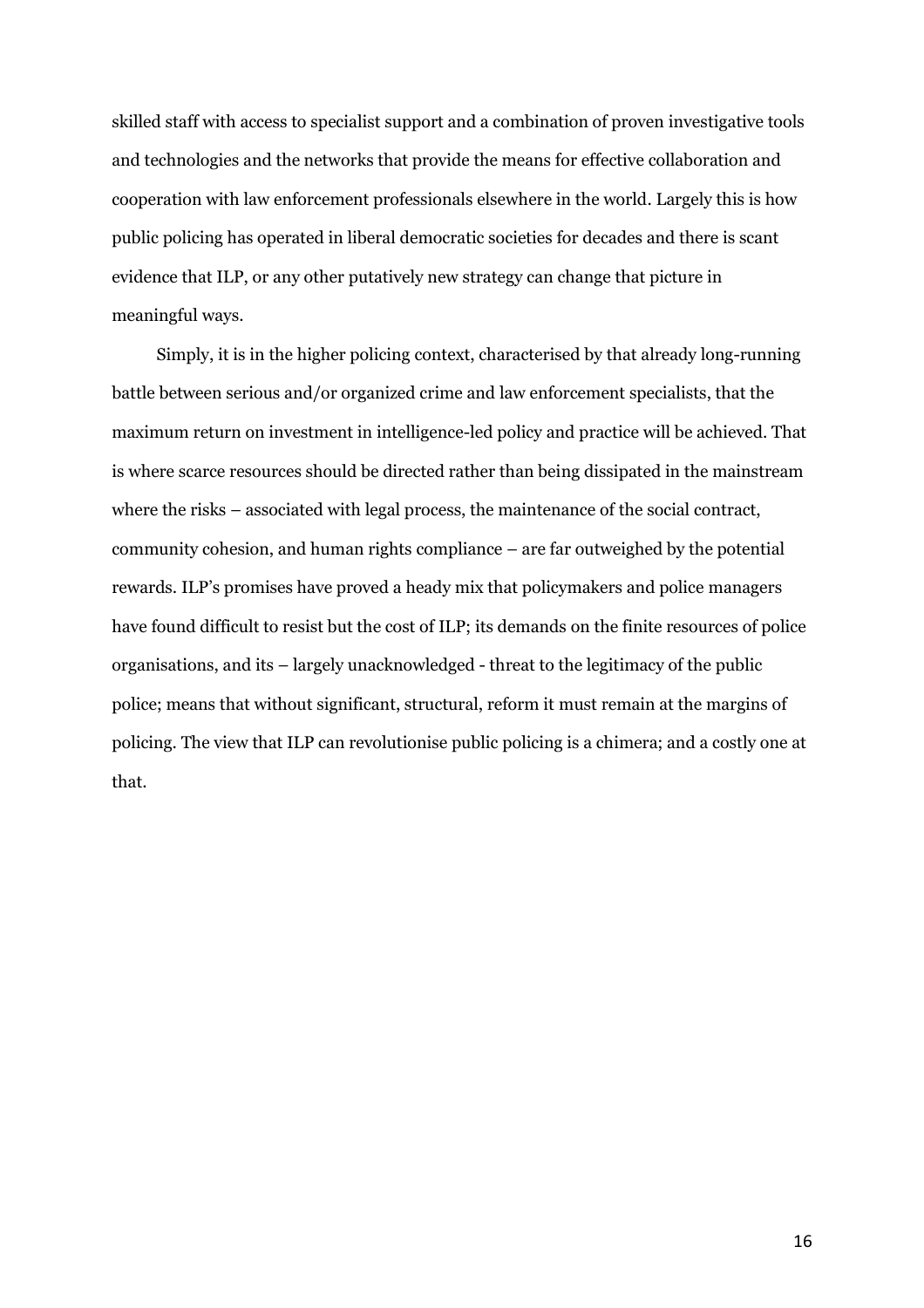# **References**

Amey, P; Hale, C and Uglow, S (1996). *Development and Evaluation of a Crime Management Model*. London: Home Office Police Research Group.

Audit Commission (1993). *Helping with enquiries: tackling crime effectively,* London: Audit Commission.

James, A (2016). *Understanding police intelligence work:* Bristol: Policy Press.

James, A; Phythian, M; Wadie, F and Richards J. (2016) 'What works?' in police intelligence practice? May 2016 NPCC. 28 p. (unpublished).

James, A (2014). *Examining Intelligence-led policing: developments in research, policy and practice.* Basingstoke: Palgrave MacMillan.

James, A (2013). [Forward to the past: reinventing intelligence-led policing in Britain.](https://researchportal.port.ac.uk/portal/en/publications/forward-to-the-past(421c8e02-aae6-4460-9631-36a3beace577).html) *Police Practice & Research.* 15, 1, p. 75-88

James, A (2012). *The Influence of Intelligence-Led Policing Models on Investigative Policy and Practice in Mainstream Policing 1993-2007: Division, Resistance and Investigative Orthodoxy.* PhD thesis submitted to the Department of Social Policy, London School of Economics and Political Science. Available online at etheses.lse.ac.uk/221*/* 

Barnes, A (2016). *Police and Crime Plan, April 2013 – March 2017*. Maidstone, Kent: Office of the Police and Crime Commissioner.

Bittner, E (1974). Florence Nightingale in pursuit of Willie Sutton: A theory of the police' in H. Jacobs (ed.) *The potential for reform of criminal justice*. Beverly Hills, CA: Sage.

Bowling, B (1999). The rise and fall of New York murder: zero tolerance or crack's decline? *Br J Criminol* (1999) 39 (4): 531-54.

Bratton, W (1998). *Turnaround: How America's Top Cop Reversed the Crime Epidemic*. New York: Random House.

Brodeur, JP (1983). High and Low Policing: Remarks about the Policing of Political Activities, *Social Problems* 30/5, pp.507–521.

Brunger, M; Tong, S; Martin, D (2015). Introduction to Policing Research: Taking Lessons from Practice. London: Taylor and Francis.

Caless, Bryn (2011). *Policing at the Top: the roles, values and attitudes of chief police officers*, Bristol: Policy Press.

Collier, P (2006). Policing and the Intelligent Application of Knowledge, *Public Money & Management*, Vol. 26, No. 2, pp.109-16.

CoP (2016). *Authorised Professional Practice.* London: College of Policing.

Creedon, M (2014). *Operation Herne Report 2*. Ashbourne: Derbyshire Constabulary.

Flood, B and Gaspar, R (2003). Strategic aspects of the UK National Intelligence Model in J. Ratcliffe (ed.) *Strategic Thinking in Criminal Intelligence.* Annandale, NSW: Federation Press, pp.37-51.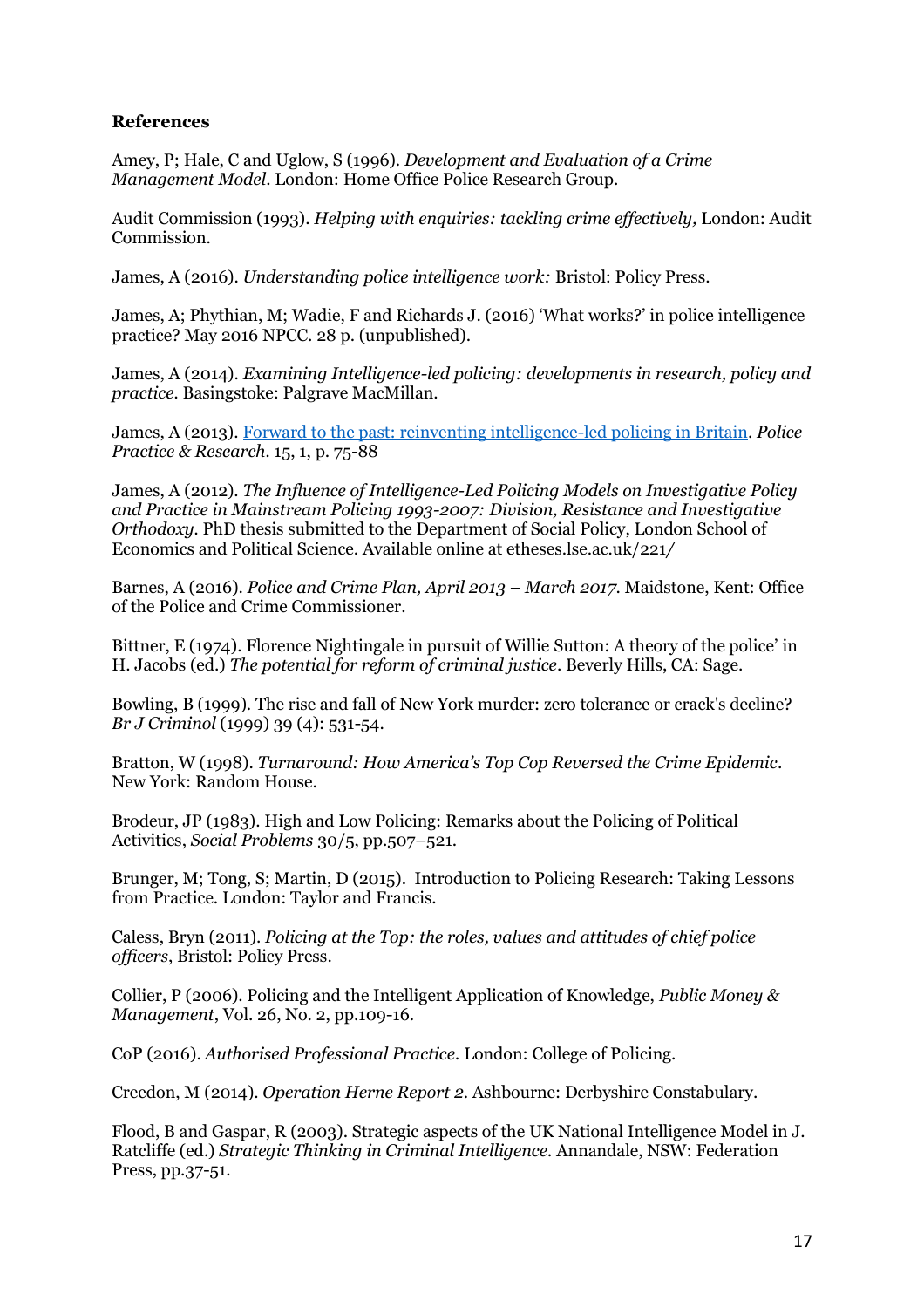Innes, M; Fielding, N; & Cope, N (2005). The Appliance of Science? The Theory and Practice of Crime Intelligence Analysis. *British Journal of Criminology* (2005) 45, pp.39-57.

Maguire, EMW (2008). Criminal investigation and crime control in: T. Newburn (ed.). *Handbook of Policing*. Cullompton, Devon: Willan Publishing, pp.430-64.

John, T and Maguire, M (2004). *The National Intelligence Model: early implementation experience in three police force areas.* Cardiff University, School of Social Sciences, Working Paper 50. retrieved from the University of Cardiff website at http://www.cardiff.ac.uk/socsi/resources/wrkgpaper-50.pdf

Merrill, J (2015, August 15th). *Outcry from victims' groups as police downgrade break-ins at odd-numbered houses*. The Independent [online] at http://www.independent.co.uk/news/uk/crime/outcry-from-victims-groups-as-policedowngrade-break-ins-at-odd-numbered-houses-10441535.html

Occhipinti, J (2015). Still Moving: Toward a European FBI? Re-Examining the Politics of EU Police Cooperation. *Intelligence and National Security*, 30:2-3, pp.234-58.

OSCE (2016). Proceedings of the Annual Police Experts Meeting on Intelligence-Led Police. Available at the OSCE website at http://polis.osce.org/library/f/5113/4618/OSCE-EU-EVT-5113-EN-4618.pdf

Reiner, R (2011, October 28th). *Let's admit it: most police work does not involve catching criminals.* The Guardian newspaper.

Reiner, R (2010). *The Politics of the Police* (4<sup>th</sup> edition). Oxford: OUP.

Reith, C (1956). *A New Study of Police History*. London: Oliver & Boyd. p.140.

Rumsfeld, D (2012). *Known and Unknown: A Memoir*. New York, NY: Sentinel.

Safjański, T (2013). Barriers to the Operational Effectiveness of Europol. *Internal Security*, January–June 2013 Vol. 5 Issue 1, pp.53-69.

Savage, S (2007). *Police Reform: Forces for Change* (Oxford: Oxford University Press).

Sweeten, G (2016). What Works, What Doesn't, What's Constitutional? *Criminology & Public Policy*, 15: 67–73. DOI: 10.1111/1745-9133.12176

Tilley, N (2003). Community Policing, Problem-Oriented Policing and Intelligence-Led Policing' in T. Newburn (ed.) *Handbook of Policing.* Cullompton: Willan, pp.311-39.

Tilley, N (2008). Modern approaches to policing: community, problem-oriented and intelligence-led in T. Newburn (ed.) *Handbook of Policing*, 2nd edn Cullompton: Willan, pp.373-403.

UNODC (2006). *Police information and intelligence systems*. Available at UN Office for Drugs and Crime website at http://www.unodc.org/documents/justice-and-prisonreform/cjat\_eng/4\_Police\_Information\_Intelligence\_Systems.pdf

Waddington, PAJ (1993). *Calling the Police: The Interpretation of, and Response to, Calls for Assistance from the Public*. Aldershot: Avebury.